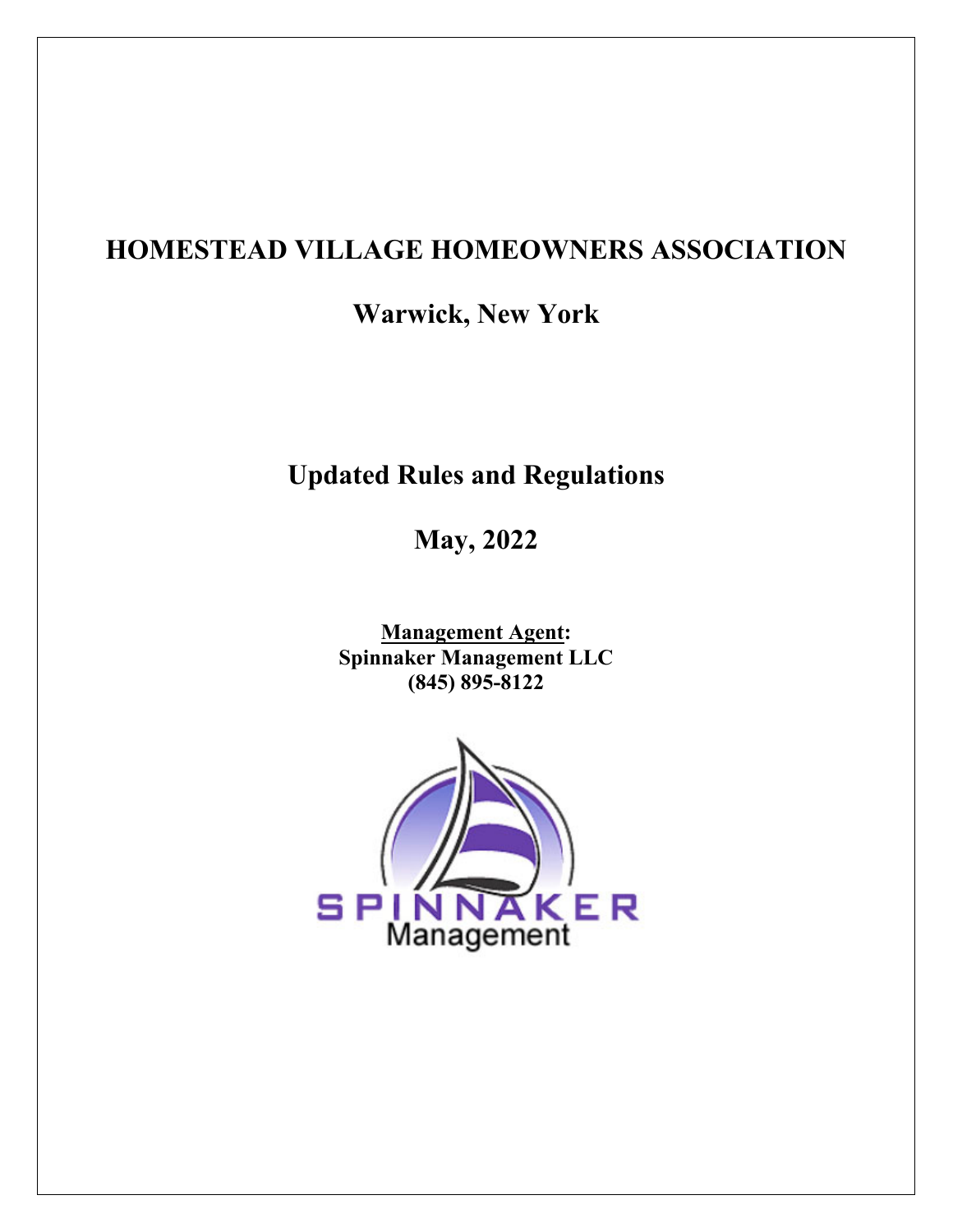# **TABLE OF CONTENTS**

| 1.  |  |
|-----|--|
| 2.  |  |
| 3.  |  |
| 4.  |  |
| 5.  |  |
| 6.  |  |
| 7.  |  |
| 8.  |  |
| 9.  |  |
| 10. |  |
| 11. |  |
| 12. |  |
| 13. |  |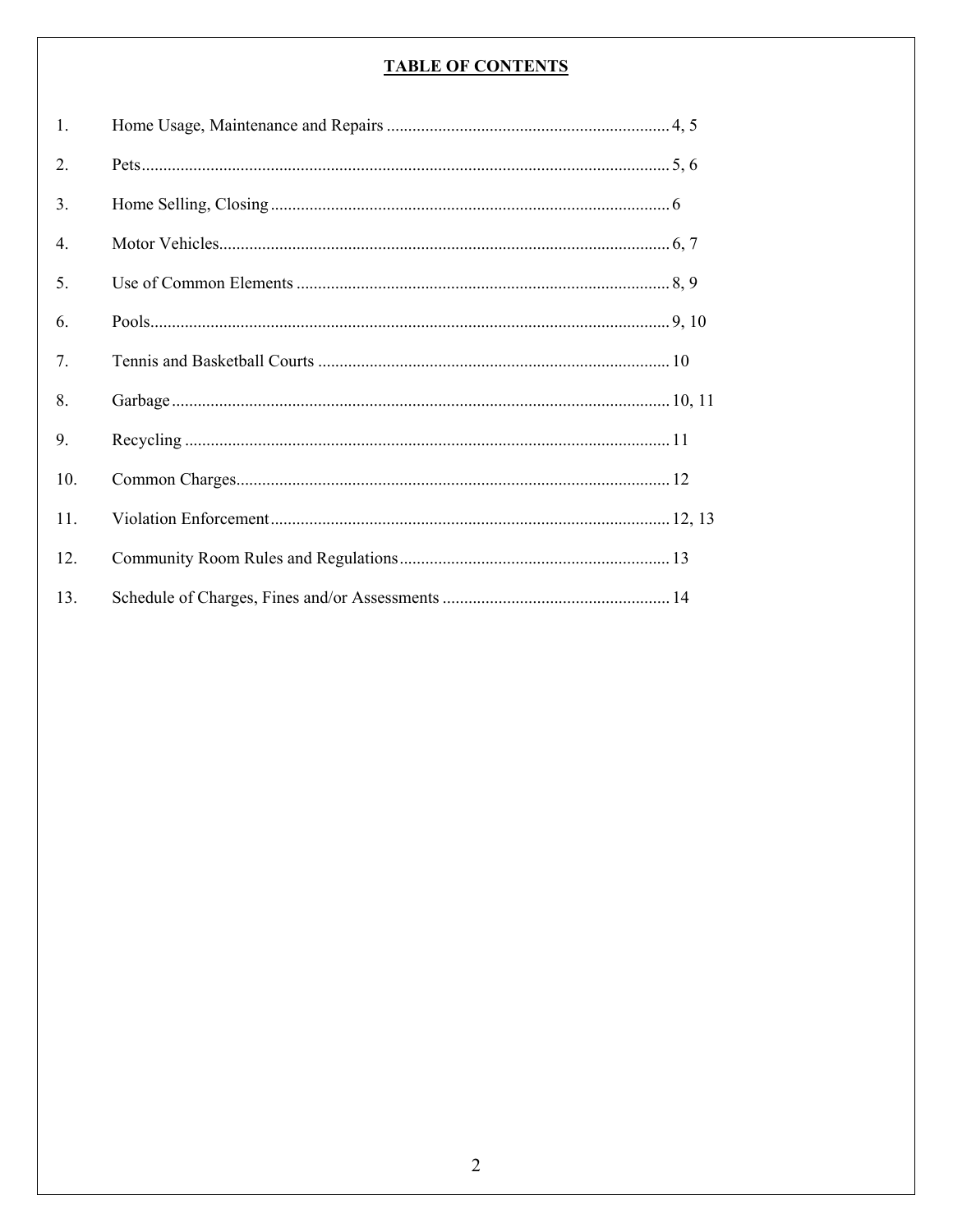#### **HOMESTEAD VILLAGE HOMEOWNERS ASSOCIATION Updated Rules and Regulations**

The following Rules and Regulations have been adopted by the Board of Directors of Homestead Village Homeowners Association in accordance with the Association's Covenants and By-laws, as well as Ordinances set forth by the Village of Warwick, state and federal laws, and protection of freshwater wetlands within the Village of Warwick, to not only protect the architectural integrity and harmony of the community, but also to promote the safety and welfare of residents. These rules and regulations do not replace the By-laws, which the Board of Directors uses as its primary governing document. Both documents are in force. In case of a conflict between the wordings of the documents, the By-laws will prevail.

The Rules and Regulations shall apply to all homeowners, their residents, family members, tenants, occupants, agents, visitors and guests, in accordance with the Covenants and By-laws. The Rules are automatically a part of each lease, and each owner is responsible for making sure their tenants have a copy of the Rules and follow them.

A condominium community can be thought of as a small town and as in any well-run community, it is necessary to have Rules and Regulations to protect the quality of life of the residents. Without clear guidelines for the behavior of its residents, a community is likely to deteriorate in safety, appearance, and property value. At the same time, successful community living depends on the willingness of the residents to be considerate of one another and to have the common good of the community as a primary concern. Communities where residents cooperate and voluntarily observe the Rules and Regulations usually have an excellent quality of life as well as steadily increasing property value. Homestead Village Rules and Regulations have been designed to ensure that our community will continue to be a safe, beautiful, and enjoyable place to live as well as a solid investment for each property owner.

While a process has been created for formal complaints to the Board of Directors, it is hoped that the first step for any resident having a problem with the behavior of another resident would be a one-on-one, neighborly conversation. It is hoped that formal complaints to Management or the Board will be made only when such a conversation fails to produce acceptable results. The discretion of the Board will prevail when interpretation is necessary. Please review and abide by the updated Rules and Regulations so that you are able to avoid any violations. Not knowing these Rules is no excuse and violators will face the fines stated on page 14 of these Rules and Regulations. Please remember that there are restrictions regarding the kinds of improvements or changes that can be made to the exteriors of our buildings, and to what we can and cannot do to the common elements surrounding our buildings.

In the event it becomes necessary for the Board of Directors to bring any lawsuit or other proceedings to enforce its right to make repairs, to correct conditions, or to collect any sum due on account thereof, the Board shall also be entitled to collect reasonable attorney's fees in connection with such suit or proceeding.

Homestead Village is a special community consisting of four condominium associations, each having its own board of managers. The Homestead Village Homeowners Association (HVHOA) encompasses these four associations as they relate to common elements. Accordingly, HVHOA's prospectus shall serve as a guideline for the Rules and Regulations, which govern the four condominium associations.

It is helpful to know the differences between the individual condominium concerns and overall association matters as they relate to the enforcement of the Rules and Regulations of Homestead Village. The Homestead Village Homeowners Association (HVHOA) handles business related to the common properties of the entire community: repair of damaged pavement, cement, patios, discharge basins, walkways, outdoor lighting, fences, swimming pools, tennis courts, trash and snow removal, outdoor water, landscaping and all safety issues. Condominium Association Boards I, II, III, and IV handle matters relating to the individual buildings, such as roofing, painting, conformity of buildings and safety issues.

Thank you for your cooperation. Let's work together to maintain our desired way of life at Homestead Village.

THE HOMESTEAD VILLAGE HOMEOWNERS ASSOCIATION BOARD OF DIRECTORS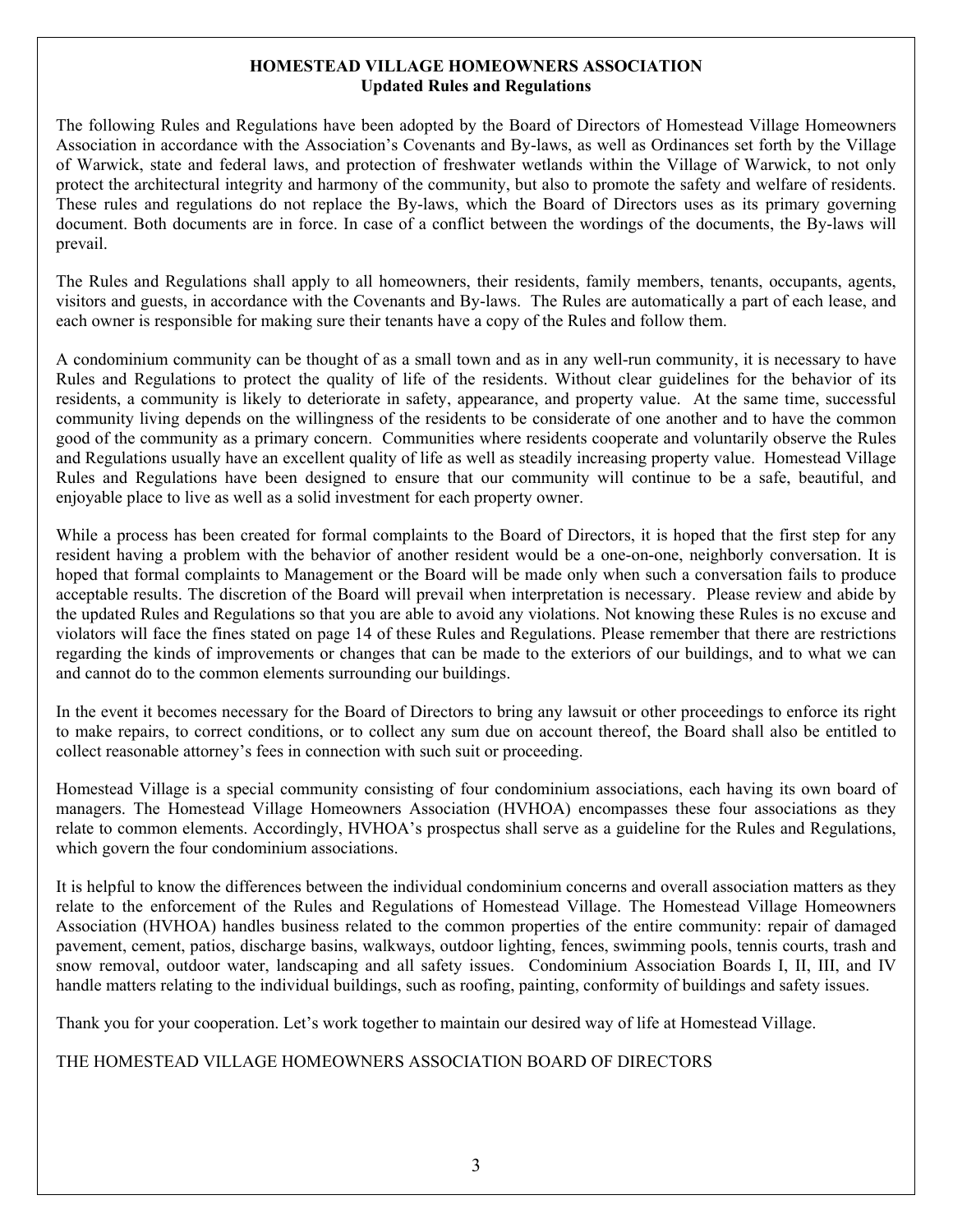#### **1. HOME USAGE, MAINTENANCE and REPAIRS**

- 1. All homes shall be used for residential purposes only.
- 2. All homeowners who rent to a tenant shall: (a) provide the tenant with a copy of HVHOA's Rules and Regulations, (b) include in the lease agreement a provision that the tenant has been given said copies, has read and understood them, and agrees to abide by these documents, (c) notify the Management Agent that the unit is tenant-occupied, giving the name(s), address and phone number of the occupants, and (d) provide to the Management Agent the name of any agent retained by the unit owner to manage the unit for him/her. **The unit owner is responsible at all times for the enforcement of HVHOA's established guidelines**. No short-term (less than 30 days) rentals, timeshares or "Airbnb" type of rentals are allowed. Airbnb rentals are a violation of Section 1445-181 of the Village of Warwick Zoning Law.
- 3. Homeowners, members of their families, their employees, guests, pets and tenants shall not use or permit the use of their homes or common elements in any manner that would be illegal, disturbing or a nuisance to other homeowners.
- 4. Disturbing noises that would unreasonably interfere with the rights, comfort or convenience of other unit owners is prohibited. Televisions, stereo units, radios, musical instruments, exercise equipment and power tools are not to be used or played at such a volume or time that will annoy or disturb other homeowners. Loud voices or noisy pets will not be tolerated. Additionally, offensive decorations or signs, as well as certain actions or expressions of adults or children (of a trainable age) including disrespectful remarks or obscenities will not be tolerated. You will be assessed a fine *(see fines listed on page 14*) if you are in violation of this rule.
- 5. By Ordinance of the Village of Warwick, all types of fireworks are prohibited.
- 6. Any damage to buildings, grounds, or other common areas or to equipment by any owner or their guest, any tenant or their guest, family member, or pet shall be repaired at the expense of the unit owner. This charge will be assessed in addition to a fine (*see fines listed on page 14*). **Unit owners are fully responsible for the actions of their tenants, family members, guests and pets, and will be held accountable for any damage done to the property**.
- 7. Interior alteration and improvements to a unit can be made without the consent of the Board of Directors insofar as the alterations and improvements do not undermine the structural integrity of the building or affect the common elements in which the unit is located. As a homeowner, you must check with the Village of Warwick for any necessary permits that may be required.
- 8. All maintenance, including all electrical repairs, plumbing, duct work, dryer vents and cleaning of dryer vents, interior home painting, repairs and replacements of windows and/or doors, heating and air conditioning, vents, pipes, wires and conduits located within and without the home, shall be made by the respective homeowners at their own expense. The repairs of all appliances within the home are also the responsibility of the homeowner. Maintenance and operation of the fixtures and replacement of the light bulbs for a unit's front and back porch lights is the sole responsibility of the homeowner. Fireplace cleaning is the sole responsibility of the homeowner.
- 9. Replacement of any unit's windows, doors, garage doors, storm/screen doors, or patio doors must conform to those in your building, and must be submitted to the Management Agent for approval prior to replacement. There can be no variation of the style or material without *prior* written approval from the Management Agent. Painting of any unit's exterior window surfaces, walls and garages is prohibited. *If you cover your windows with plastic or any other type of material, this must be done on the inside of the unit, not on the exterior of the windows*.
- 10. No window air conditioners, that extend outside of windows, are permitted in the units or garages. You are permitted to use a portable air conditioner that does not extend outside the window. If you have a window air conditioner that extends outside of the window, you will be fined (*see fines listed on page 14*).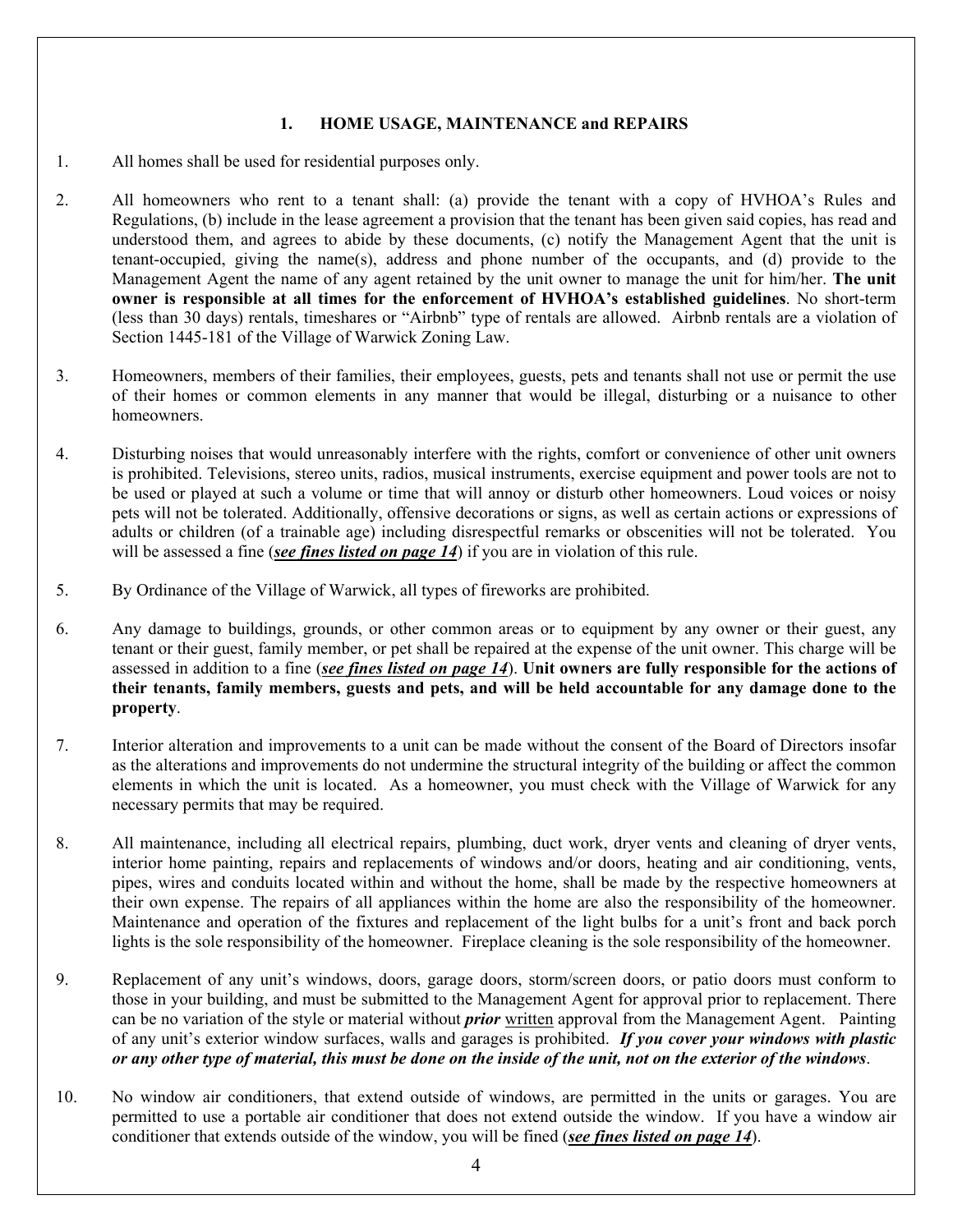- 11. Holiday decorations, including lights and other exterior displays may be put up no earlier than 30 days prior to the holiday, and taken down no later than 30 days following the holiday. Care must be taken so as not to damage the buildings or common areas. Only outdoor electrical cords are permitted and may not cross walkways or sidewalks. No lights are to be placed on trees, but may be placed on the shrubs directly in front of the individual units.
- 12. Notwithstanding anything to the contrary and in accordance with Public Law 109-213 (HR42), nothing shall prohibit any unit owner from displaying one portable, removable United States flag in a respectful way. In addition, on Armed Forces Day, Memorial Day, Flag Day, Independence Day and Veterans Day, you may display, in a respectful way, portable, removable official flags, not larger than  $4\frac{1}{2}$  feet by 6 feet, that represent the United States Army, Navy, Air Force, Marine Corps or Coast Guard.
- 13. Wind chimes, thermometers and other types of exterior hanging decorations are permitted but are limited to a maximum of four items. They should not be attached to the vinyl siding, the gutters or in any way that damages the exterior of the unit and should be discreet. Please consider your neighbors in the placement of wind chimes.
- 14. All types of bird feeders and bug zappers are prohibited. Putting bird seed or food on the ground is not allowed. You will be fined if you have a bird feeder, bug zapper, or are noticed putting bird seed or food on the ground (*see fines listed on page 14*).
- 15. Small decals placed on windows indicating a security system exists on the property or a pet or child finder decals are permitted.
- 16. The Homestead Village Maintenance Department, at their discretion, will remove dead trees, branches and bushes, around homeowner units/garden areas. If any homeowner would like to re-landscape around their unit, at their sole expense, (removing plants, trees, bushes or planting new plants, trees, or laying mulch), please contact the Management Agent to find out what types of landscaping is allowed. Weeding of new landscaping is the sole responsibility of the homeowner. Removing shrubs, without permission from the Management Agent, will need to be replaced at the expense of the homeowner.

## **2. PETS**

- 1. By Ordinance of the Village of Warwick, dogs, cats or pets of any kind are **NOT** permitted to roam the grounds of Homestead Village unless they are leashed. Electronic dog collars are **NOT** permitted in Homestead Village.
- 2. Dogs and cats must be curbed (urinate and defecate between the sidewalk and street, not on the lawns). By Ordinance of the Village of Warwick, Leash and Scoop laws are in place and will be enforced within Homestead Village. There are numerous "doggy poop stations" throughout the complex. Please Obey the Law! Pet owners are responsible for the immediate removal and disposal of all deposits of their pets from all areas within Homestead Village. Failure to do so will result in a fine (*see fines listed on page 14*). You are also subject to Village of Warwick fines. Cat owners are also subject to fines for each cat that becomes a nuisance to other homeowners. Please be courteous and stay a reasonable distance from units when walking pets. Having your pet urinate on the grassy areas in front of or next to the buildings will ruin the grass and landscaping. Dog walking is **NOT** permitted on designated wetlands. This is a Federal/State offense and is subject to their fines. If there is a complaint about a pet not on a leash and/or disturbing other people, a letter of complaint must be sent to the Board via the Management Agent. The Board will take the necessary disciplinary action. Penalties would include a fine (*see fines listed on page 14*).
- 3. Pet owners are fully responsible for personal injury and/or property damage caused by their pets. Each pet owner indemnifies the Association and its agents and holds them harmless against any loss, claim or liability of any kind or character whatsoever arising from, or growing out of, having an animal in Homestead Village.
- 4. Pets are not allowed to be tied or chained outside unattended. If this is noticed, you will be fined (*see fines listed on page 14***)**.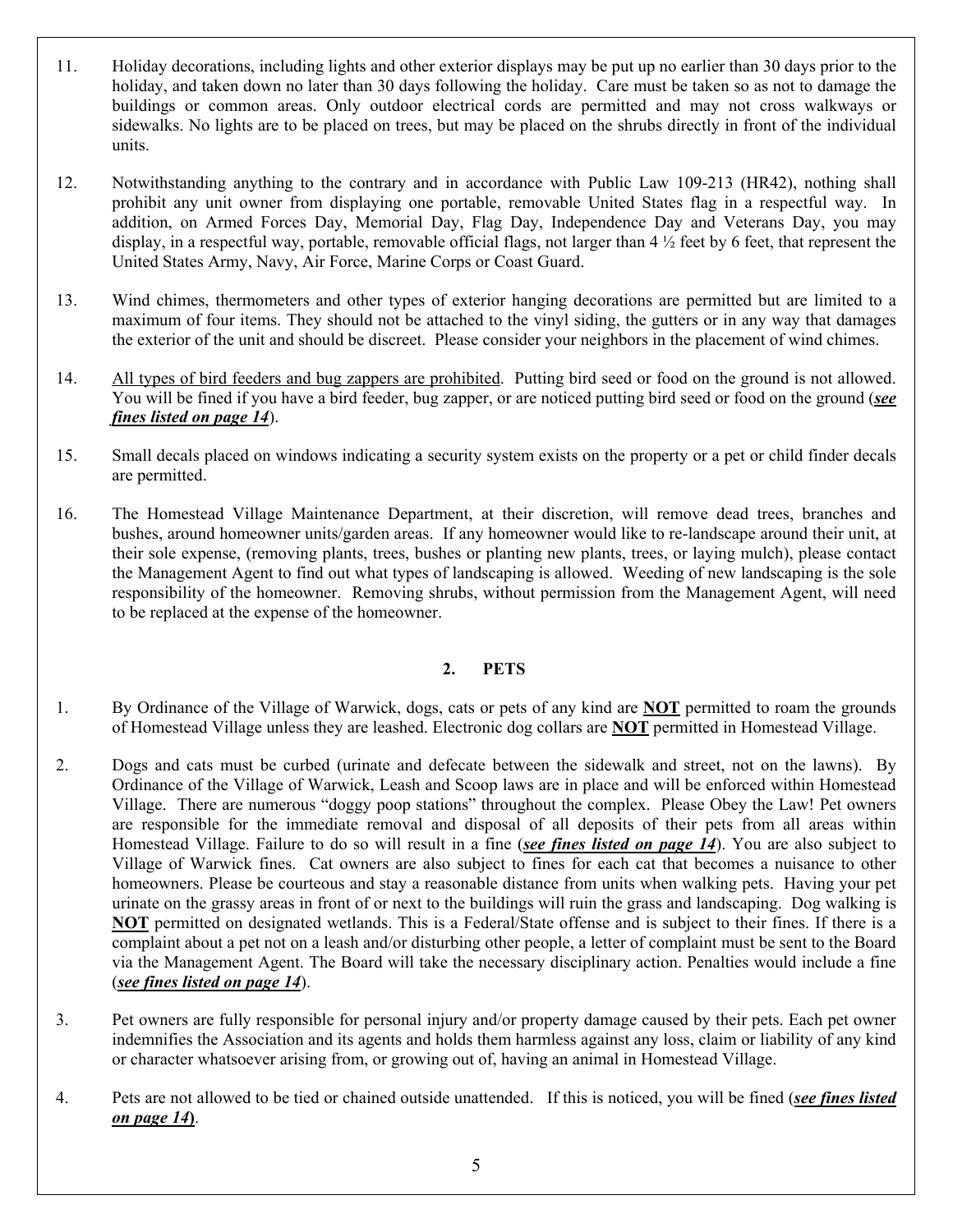- 5. By Ordinance of the Village of Warwick, pet owners are responsible for preventing any disturbing noise by their pets or any other interference with the rights, comforts and conveniences of other residents. Pets must be vaccinated and licensed with the Town of Warwick.
- 6. It is NOT permitted to use sewers for the disposal of droppings or kitty litter.
- 7. Feeding bowls for animals may not be left outside as they attract pests and stray animals and compound the "clean-up" problems.

#### **3. HOME SELLING AND CLOSINGS**

- 1. "For Sale" signs are NOT permitted on the grounds of Homestead Village. Real estate and private "For Sale" signs are permitted in the individual unit's window only. Anyone placing signs on their property will have their signs removed and the homeowner involved will be fined for each sign connected with their unit (*see fines listed on page 14*).
- 2. Open house signs will be permitted to be displayed on Saturday and Sunday only, between the hours of 12:00 to 4:00 PM and must be removed immediately thereafter.
- 3. Sellers must have their attorney or real estate agent contact the Management Agent for the verification of common charges, fines and violations.

## **4. MOTOR VEHICLES (INCLUDING MOTORCYCLES)**

- 1. Parking in Homestead Village occurs on a first come, first serve basis. There are no assigned parking spaces except in Condo II and Condo IV, where homeowners with garages are entitled to the space directly outside their garage doors. (This is considered a restricted common element).
- 2. Only those vehicles that are currently registered, inspected and tagged are permitted to be on the roads and driveways of Homestead Village. Violators will be towed at the sole expense of the vehicle's owner. If you think your vehicle has been towed, kindly contact the Management Agent. No inoperable vehicle may be stored on the property. Such vehicles must be removed from the property immediately upon notice from the Management Agent. If the vehicle is not removed it will be towed at the homeowner/tenant's sole expense.
- 3. Homeowners and tenants, upon acquiring their unit, must call the Management Agent to register their vehicles and request parking stickers.
- 4. Overnight parking of commercial vehicles on Homestead Village property, defined as a vehicle that is taller than 8', and/or that have ladders, ladder racks, protruding equipment or snowplows, are strictly prohibited. Commercial license plate vehicles may not be parked on Homestead Village Roads for a period in excess of 24 hours (with the exception of Homestead Village Drive and Village Green Court, which are Village of Warwick Roads). Any vehicle that takes up more than 1 parking space is prohibited.

Additionally, the parking of boats, campers, recreational vehicles, snowmobiles and trailers on Homestead Village property are also strictly prohibited. Failure to comply with these rules will result in your vehicle being towed at your sole cost and expense. Requests for special permission to park boats, campers, recreational vehicles, snowmobiles and trailers on Homestead Village property, for the purposes of cleaning or making ready for usage, must be made in writing to the Management Agent by mail, email, fax or hand delivered. If approved, a permit will be issued on a first come first serve basis, which will allow up to 72 hours from date and time of issuance of permit. The permit will indicate the days requested and must be clearly displayed on the boats, campers, recreational vehicles, snowmobiles or trailers. [*Note: you must be a resident (or renter) of Homestead Village to request a permit*] Once the permit has expired, the boats, campers, recreational vehicles, snowmobiles or trailers must be removed from Homestead Village property. Boats, campers, recreational vehicles, snowmobiles or trailers found without a permit or with an expired permit, will be towed at your sole cost and expense.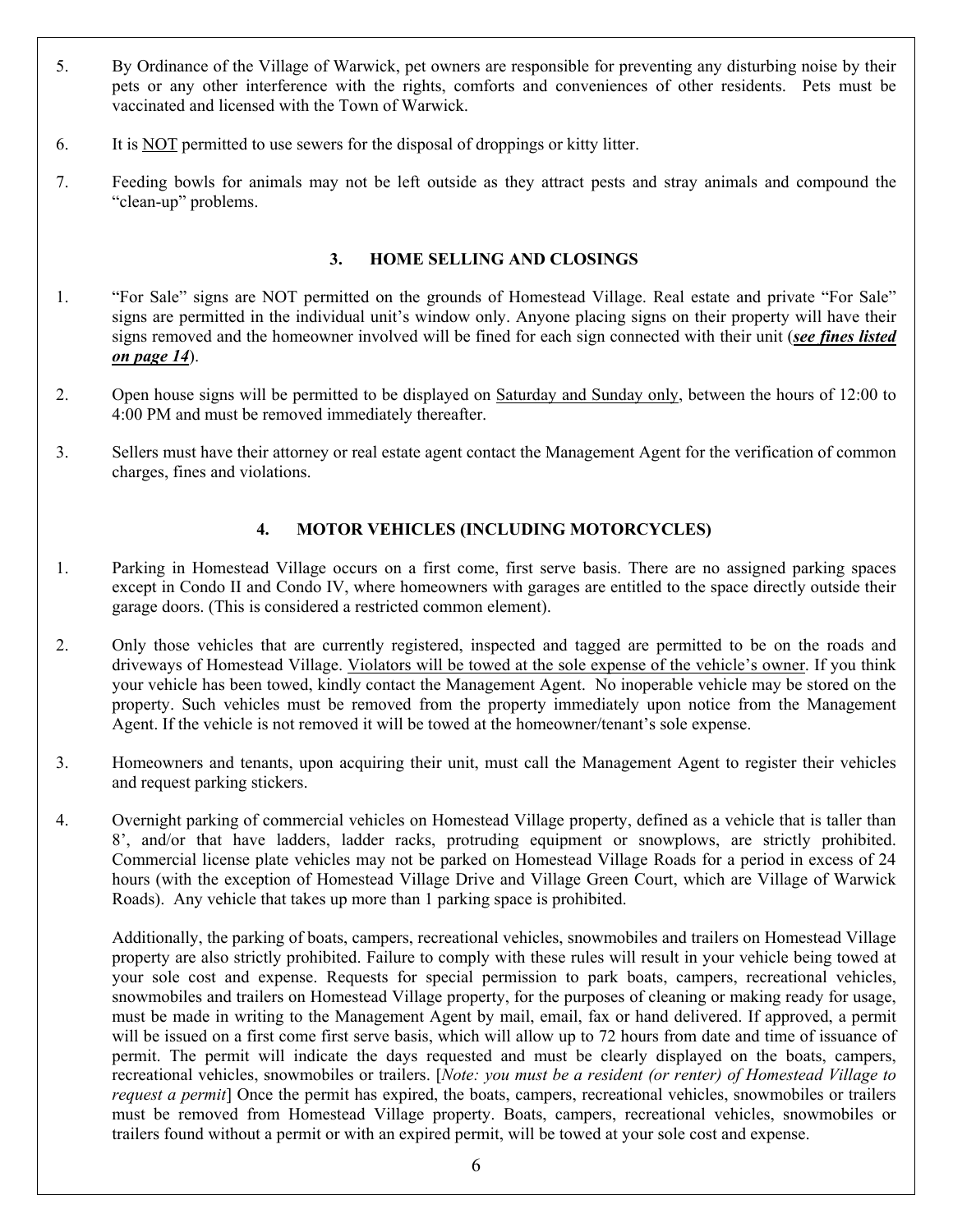- 5. It is recommended that Motorcycles park horizontally against the curb line, so as not to take up a full parking space. Motorcycles, motorbikes, mini bikes, mopeds or any other terrain vehicles, shall not be parked or stored on patios. Motorcycles require a metal plate under kickstands when parked in association parking lots.
- 6. At no time is driving or parking permitted on the lawns or on the patios. In cases where vehicles are found to be in violation, a fine will be issued (*see fines listed on page 14*). Any towing will be made at the owner's expense. Any damage caused by the vehicle will be repaired at the owner's expense.
- 7. On the private roads of Candlestick Court, Weathervane Way, Olde Wagon Road and Vicky Fox Trail, parking is limited to one side of the street. Violators will be towed at the owner's expense. By Ordinance of the Village of Warwick, parking is prohibited at any time along the outgoing side of Homestead Village Drive.
- 8. In order to allow for the snow plows to do their job properly, it is imperative that once your driveway has been plowed, you move your vehicle out of the driveway, within 24 hours after the snow has stopped falling, so that the snow plows can thoroughly plow the area on the second attempt. In parking lots, it is requested that you move your vehicle to a cleared area, within 24 hours after the snow has stopped falling, so that the plow can completely clear the lot on their second attempt.
- 9. The interior roadways, parking areas and driveways shall not be used for storage or long term parking for any motor vehicles. (Motor vehicle is defined as a car, truck or motorcycle). Long term parking is defined as "no more than 15 days." If your vehicle has not been moved from the property by the 16<sup>th</sup> day (*the vehicle must leave the Homestead Village Complex*), your vehicle will be towed at your sole cost and expense. If you plan to go on vacation and your vehicle will be left in a parking area longer than 15 days, please notify the Management Agent with your license plate number and date you will return, so that we are aware that you are away and will not tow your vehicle. In addition, if you will be away for more than 10 days, and your vehicle is left in a parking area, please notify the Management Agent in case we need to move your vehicle for paving purposes. Vehicles without a current registration or license plates or which are inoperable are prohibited from the premises, (except that such vehicles may be kept in a homeowner's garage). These vehicles will be removed at the owner's cost and expense.
- 10. Drivers are asked to observe common courtesy, especially in the early morning or late evening hours. Slamming car doors, unnecessary blowing of horns, excessive running of engines, loud radio playing etc. are disturbing and are prohibited.
- 11. No repair of automobiles or other vehicles may be undertaken on any of the Common Elements (i.e., roadways, parking lots or driveways in Homestead Village). If you violate this rule you will be charged a fine (*see fines listed on page 14*).
- 12. In Condo IV, no resident shall park more than two (2) vehicles in the exterior parking lots at any one time without the prior consent of the Board of Directors. No resident may park any vehicle in the driveways leading into the respective parking lots.
- 13. No vehicles may be parked or unattended in such a manner as to block the passage of other vehicles on the streets or in the driveways to dwellings. No vehicle shall be left parked and unattended in the street, along the curb, in front of dumpsters, or in driveway areas in such a manner as to prevent the ingress and/or egress of emergency vehicles (fire, EMS) or service vehicles. Double parking is prohibited.
- 14. If someone is physically disabled the Management Agent will accommodate special requests for handicap parking signs.
- 15. The speed limit in this complex is 25MPH on Homestead Village Drive and 15MPH on Olde Wagon Road. All stop signs at intersections must be observed.
- 16. All "One Way" signs must be adhered to. Backing down roads the wrong way is dangerous and violators will be fined accordingly.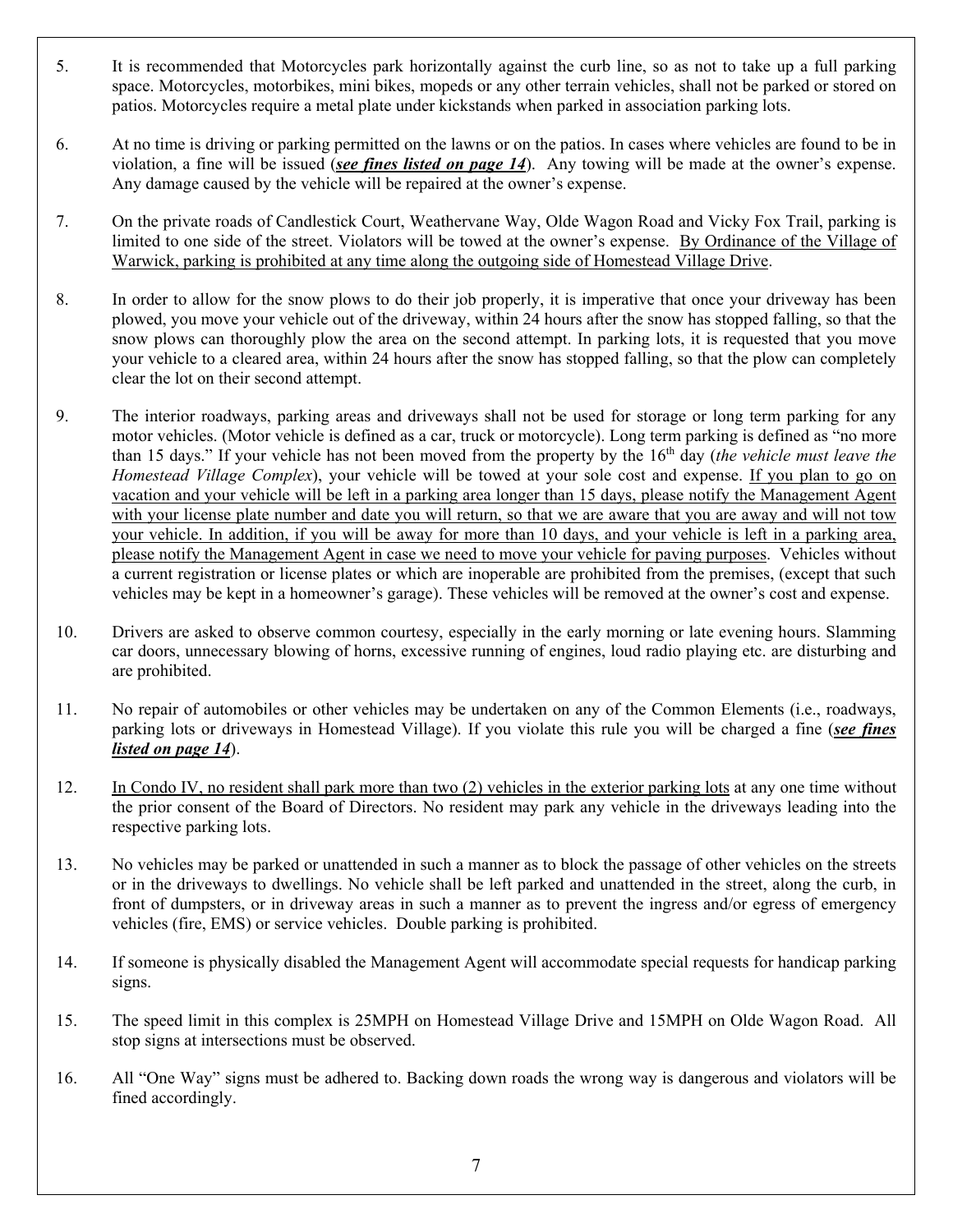#### **5. USE OF THE COMMON ELEMENT**

- 1. Common Elements are defined as: lawns, walkways, driveways, playgrounds, tennis courts, swimming pools. The common elements shall not be obstructed, littered, defaced or misused in any manner.
- 2. No adult or child shall use, nor shall any adult permit a child for whom he or she is responsible, to use the condominium parking lots or roads as a playground or as a site for any sport games or play, whether alone or with others.
- 3. Every homeowner will be liable for any and all damage to the common elements and the property of the condominium, which shall be caused by said homeowner or such other person for whose conduct he is legally responsible. Damage done to the common element, by any object, will be repaired at the expense of the homeowner.
- 4. Patios and decks are restricted common elements. Only appropriate outdoor items are to be used and kept neatly on your patio/deck, including children's toys, small sandboxes with covers, bicycles, portable swimming pools, etc. Sandboxes are not permitted on 2<sup>nd</sup> floor decks. Patio furniture must be restricted to the patio or deck and shall not be placed on the grass. Items such as gym equipment, doghouses, and storage chests, sleeping tents, permanently installed umbrellas, and other similar pieces of equipment are not allowed on the common elements.
- 5. Storage chests, as mentioned in item 3 above, are to be of a similar style as the Rubbermaid type of storage units. Vertical chests are not to exceed 5' x 3' x 6.5' and deck boxes are not to exceed 3.5' x 2' x 2'. No more than one (1) of each will be permitted on your patio or deck.
- 6. Existing cement patio or porch foundations are not to be altered or replaced by homeowners, without first getting written permission from the Board of Directors. Once permission is given, existing patios may be extended, but no more than 3' from the original size, and they cannot be extended beyond the "Owners Area" as stated in the Bylaws, and as shown in the Floor Plans in the Offering Statement of the Condominium Offering Plan. The extensions must be made with non-permanent materials such as pavers or approved beds and plants.
- 7. Mulch/stone: Red mulch is not permitted. Stone may be used for drainage purposes only. The type of stone must be preapproved by the Management Agent.
- 8. Firewood shall be stored on patios in racks, not touching unit siding or any wooden surfaces, and not on lawn areas. There is a quarter-cord limit on the patio-decks of  $2<sup>nd</sup>$  story units because of the weight.
- 9. Outdoor cooking apparatus/grills will be limited to electric or gas fueled models. Charcoal grills are strictly prohibited. Grills are strictly prohibited to be used or ignited on any balcony, under any overhanging portion of the building or within 6 feet of any structure. Grills cannot be stored on balconies or second floor decks or in a garage, as this is a fire hazard. When in use, grills must not be left unattended. Violation of any part of this rule will result in an immediate fine of \$500.00 plus any additional fees and legal fees that are levied if a violation is received from the Fire Inspector or other Official of the Town. Open fires (fire pits, bonfires, and tiki torches) are strictly prohibited.
- 10. It is prohibited to hang garments, rugs, etc. from the windows, building, or to string clotheslines on or over the common elements, or to use any of the common elements for storage purposes.
- 11. No one shall post any advertisements or posters of any kind, in or on the community or on the mailboxes, except as authorized by the Board of Directors. Garage sales and yard sales are not permitted in Homestead Village.
- 12. No homeowner may alter the landscaping located on the common elements. The cutting of any tree, dead or alive, is not permitted in any Common Area. If you notice a dead tree or shrub, please submit a work order with the Management Agent.
- 13. Homeowners and Residents are allowed to plant and maintain flowers in the garden area directly in front of their unit (and directly in the back of your unit in Condos 2 and 3) without requesting approval, unless the landscapers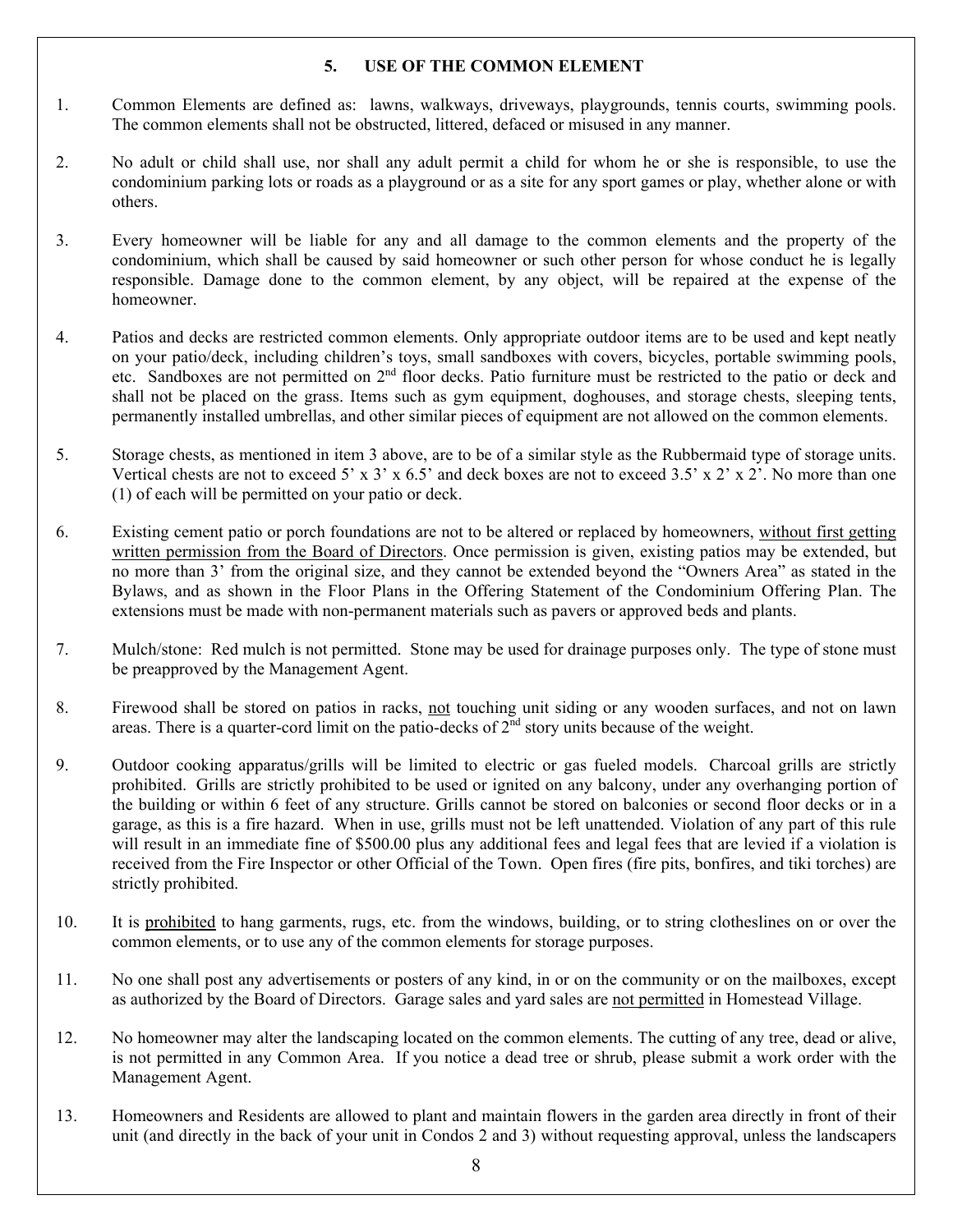find the plantings to be problematic. The plants and flowers must be harmonious with the landscaping and may not be placed on common areas. Weeding of these plants will be the responsibility of the homeowner. Vegetable gardens are allowed in planters only. Garden borders (with a maximum height of 20") may be put in planting beds, but not on the grass areas, so that the grass can be mowed. All borders must be removable (not cemented into the ground). If the Association deems any items in this paragraph 13 as unsuitable, they will be removed by the Association and the homeowner will incur all costs to restore the area.

- 14. Trellis, arbors, and lattice, for climbing plants only, may be placed in the garden area directly in front of your unit (and directly in the back of your unit in Condos 2 and 3), must be free standing and removable, and are not to be placed against the building. Trellis, arbors and lattice are not permitted to be used as fences. In addition, small trellis/lattice, not to exceed 4' high, may be placed around air conditioning units and electrical meters. If the Association deems any items in this paragraph 14 as unsuitable, they will be removed by the Association and the homeowner will incur all costs to restore the area.
- 15. No building, fence, wall, or other structure, or change or alteration to the exterior of the homes or in landscaping shall be commenced, erected or maintained upon the properties, nor shall any exterior addition to, or change or alteration thereto, be made until the plans and specifications showing the nature, kind, shape, height, materials, color and locations of the same have been submitted and approved in writing as to harmony of external design and location in relation to surrounding structures and topography by the HVHOA Board of Directors or by an architectural committee, composed of three or more representatives, appointed by the Board. In the event said Board, or its designated committee, fails to approve or disapprove such design and location within sixty (60) days after said plans and specifications have been submitted to it, approval will not be required and this article will have been deemed to have been fully complied with. Consent may be requested by mailing a letter; certified mail return receipt requested, to the Management Agent, Spinnaker Management, 3104 State Route 208, Wallkill, NY 12589, or by email at  $kristen@spinnakerusa.com$ .

#### **6. POOLS**

- 1. **Regardless of the time of day, if the pool gate is locked or there is no lifeguard on duty, the pool area is off limits to everyone**. **Anyone observed in the pool area will be fined \$500.00 per person, per occurrence**. If necessary, the Police will be called to obtain positive identification. This regulation is critical for the protection of every individual, for insurance purposes and Board of Health regulations. Any unauthorized personnel will also be responsible for the cost to damaged property while trying to gain entry to the area. Homeowners are responsible for violations by their tenants/guests.
- 2. Every person entering the pool area, whether or not they are bathers, must have a wrist band pool pass. A lost wrist band can be replaced at a cost of \$25.00 each.
- 3. The lifeguards have total responsibility in maintaining the pools and enforcing the Rules and Regulations. They have the authority to remove anyone from the pools if the situation warrants.
- 4. The lifeguards are not baby sitters. At no time should they be asked to mind your child while you leave the pool areas or use the rest rooms.
- 5. Any child using the kiddy pool MUST be accompanied by an adult (18 years of age or older). Children sitting in the pool without adult supervision will be asked to leave.
- 6. Children who are not potty trained or are recently potty trained, must wear plastic pants over their diapers or under their swimming suits. Any unsanitary accidents will result in the pool being closed until it can be cleaned, sanitized and re-inspected. Should the unsanitary condition be determined to be caused by your child, then the homeowner will be responsible for any and all expenses incurred for the draining, cleaning and refilling of the pool.
- 7. Children under the age of 12 in the pool area must be accompanied by an adult 18 years of age or older who must remain with the child at all times.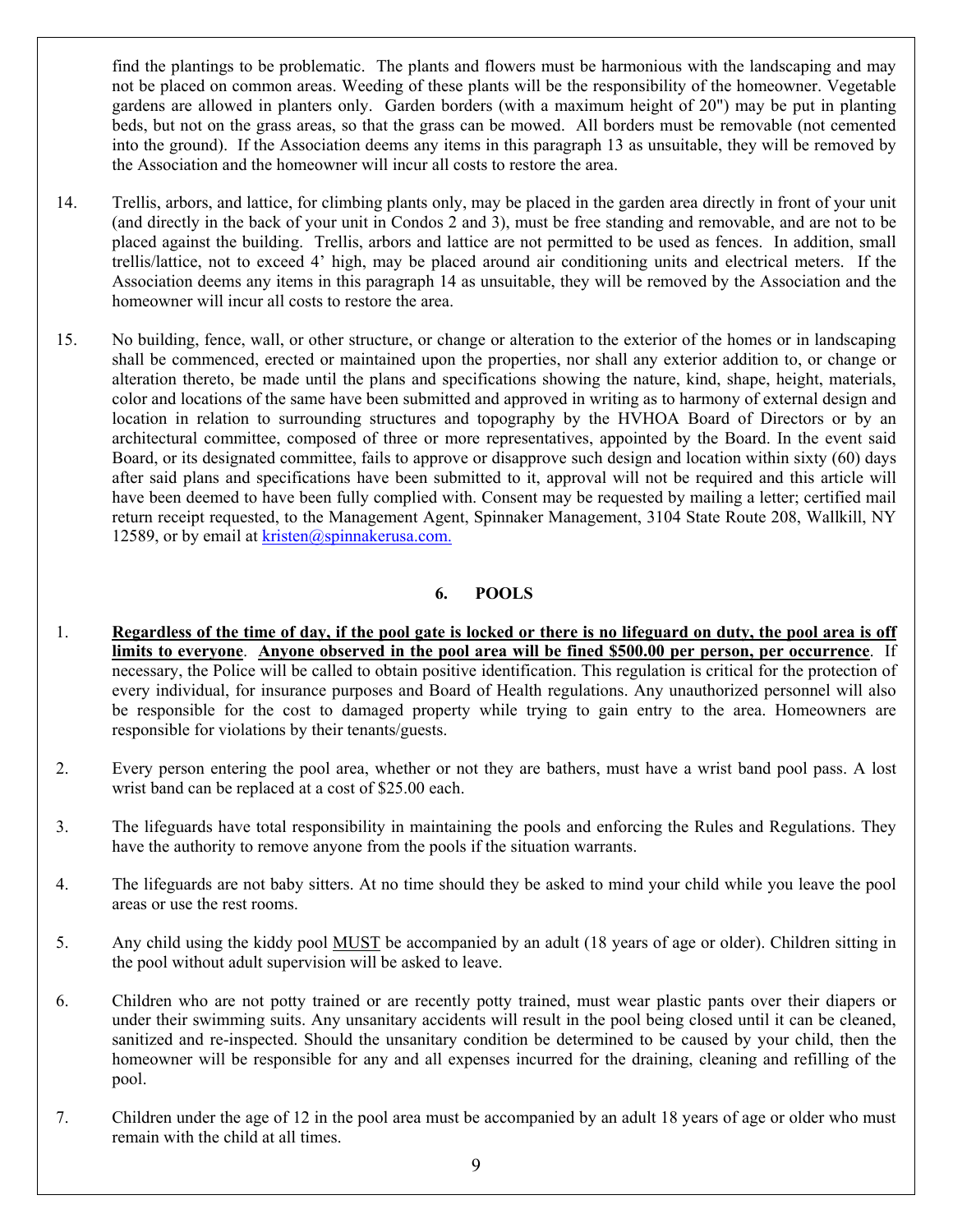- 8. Only those swimming devices used to aid a child or adult in keeping afloat will be permitted in the pool. No chaise lounges, beach balls, or rubber tires are permitted in the pool at any time.
- 9. No running, playing or lounging on the pool deck. For safety issues, the concrete walkways and deck must remain clear. Diving is prohibited.
- 10. At no time are pets of any kind, bikes, in-line-skates or skateboards, tricycles or any kind of ride-on toys allowed in the pool areas.
- 11. If suntan oils, creams or lotions are used, a towel or other form of protection must be placed on pool furniture to protect the attire of others who use the furniture.
- 12. Only personal music devices with headphones will be permitted.
- 13. Loud or profane language is not allowed.
- 14. Alcoholic beverages and any type of glass containers are prohibited.
- 15. Smoking in the pool areas is prohibited.
- 16. Barbeque grills are not permitted within the fenced in pool area. The use of barbeque grills is restricted to patios, as stated above in item 9 of Section 5 – Use of the Common Elements.
- 17. Any violation of the above Pool rules, with exception of violation of the locked pool rule at a charge of \$500, will be fined to the homeowner (*see fines listed on page 14*).
- 18. A complete list of the pool rules are posted at each pool.

# **7. TENNIS AND BASKETBALL COURTS**

- 1. Current wrist bands are necessary for use of the tennis courts. Anyone without a current wrist band will be asked to leave the tennis court/basketball court areas.
- 2. Pets of any kind, bikes, skateboards, in-line skates, strollers, tricycles, ride-on toys, etc, are not permitted on the courts. In addition, writing on the tennis courts with chalk is not permitted.
- 3. If it is witnessed that you have violated any of the items under rules 1 & 2 above, you will be fined (*see fines listed on page 14*).
- 4. Sneakers or tennis shoes are the only footwear permitted on the courts.
- 5. Basketball nets must remain attached to the backboard hoops and are not to be pulled or tugged apart.
- 6. Vehicles are to be parked on Homestead Village Drive when using the courts. At no time are they to be parked in the driveway or on any of the grassy areas.
- 7. Food, alcohol and glass containers are prohibited.
- 8. Littering is prohibited. Please remove any trash when you leave the courts.

## **8. GARBAGE**

1. Garbage is picked up three (3) times per week: Monday, Wednesday and Friday. Please do not leave any plastic bags outside receptacles prior to pick up as it will invite unwelcome animals to dinner.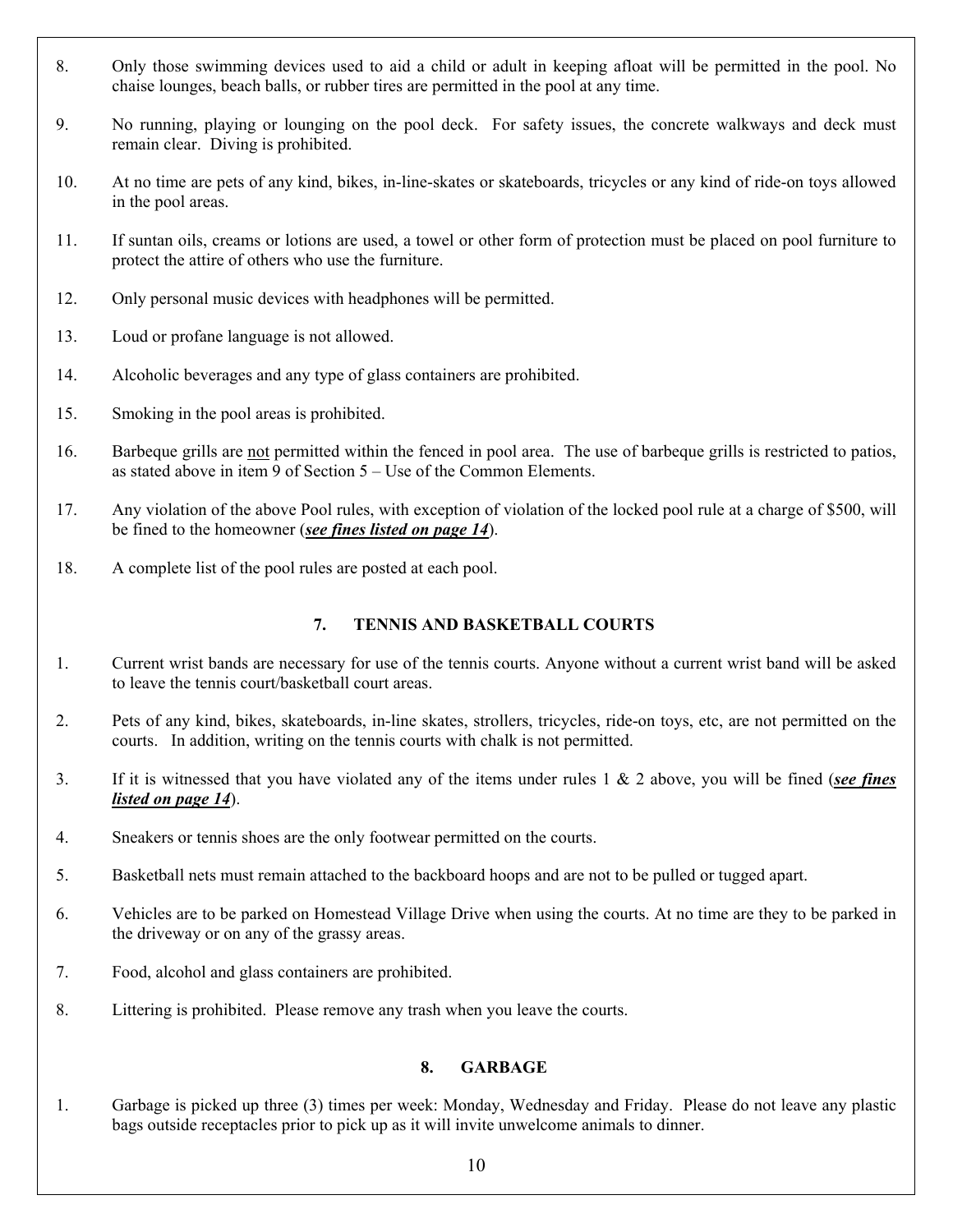- 2. For Condos I, III and IV, all garbage must be in plastic bags with ties and placed in the garbage receptacles or dumpsters. Please do not leave garbage outside of receptacles or dumpsters if they are full.
- 3. For Condo II, all garbage must be in plastic bags with ties and placed into covered garbage receptacles. We also encourage residents to make use of bungee cords to keep lids secure from animals or bins getting knocked over. Empty receptacles must be removed from the street by the homeowner within 24 hours. If the garbage receptacle is not removed from the street by the homeowner within 24 hours, you will be fined \$100 per incident. Only garbage receptacles provided by our garbage collection vendor are permitted.
- 4. **Dumpsters are not to be used for bulk garbage/construction materials**. Disposal of bulk trash items are unacceptable as they take up too much room in dumpsters and prevent your fellow homeowners of disposing of their garbage. Trash haulers are also reluctant to take these items. The Association will impose a fine in the amount of \$150 per occurrence against anyone responsible for putting bulk items and/or construction materials in the dumpsters.

The following items are considered unacceptable bulk trash items:

- Construction materials in excess of 10 pounds
- Any construction material generated by a contractor
- Tires, windows, patio doors, shower doors
- Bricks, concrete, decorative tiles
- Appliances (refrigerators, air conditioners, freezers, heat pumps, water heaters, dehumidifiers).
- Furniture, televisions, computers, electronic equipment
- Mattresses and carpeting.

Arrangements for removal of bulk/trash items must be made with the Management Agent.

#### **9. RECYCLING**

- 1. Recyclables are picked up every Tuesday. The bins should be left curbside for pickup and must be removed from the curb area by the end of day. If they are not removed within 24 hours, you will be fined \$100. Please contact County Waste at 845-355-4500 if you would like a recycle bin, or you can use your own type of recycling container as long as it has a lid. You must label your bin with your address.
- 2. Household furnishings, such as large appliances, carpeting, water heaters, barbeques etc., can only be put out for bulk pickup during the designated Village cleanup weeks. Items such as TVs, computer monitors, computers, and other electronic devices will not be picked up and should *not* be put out for collection. These items are the homeowner's responsibility and can be brought to the Orange County Landfill for proper disposal.
- 3. Following are a list of recyclable materials.
	- · aluminum cans
	- · aluminum foil
	- · glass bottles (clear, brown, green)
	- juice boxes
	- milk cartons
	- plastic containers (#1-7)
	- tin & bi-metallic containers
	- . white refrigerated/ frozen food containers
	- chipboard/boxboard
- computer/photocopy/fax copy/office paper
- craft paper/brown grocery bags
- · junk mail, magazines & catalogs
- notebook & construction paper
- hard-covered books (covers removed)
- · soft-covered books/paperbacks
- telephone books • newspaper
- 
- · corrugated cardboard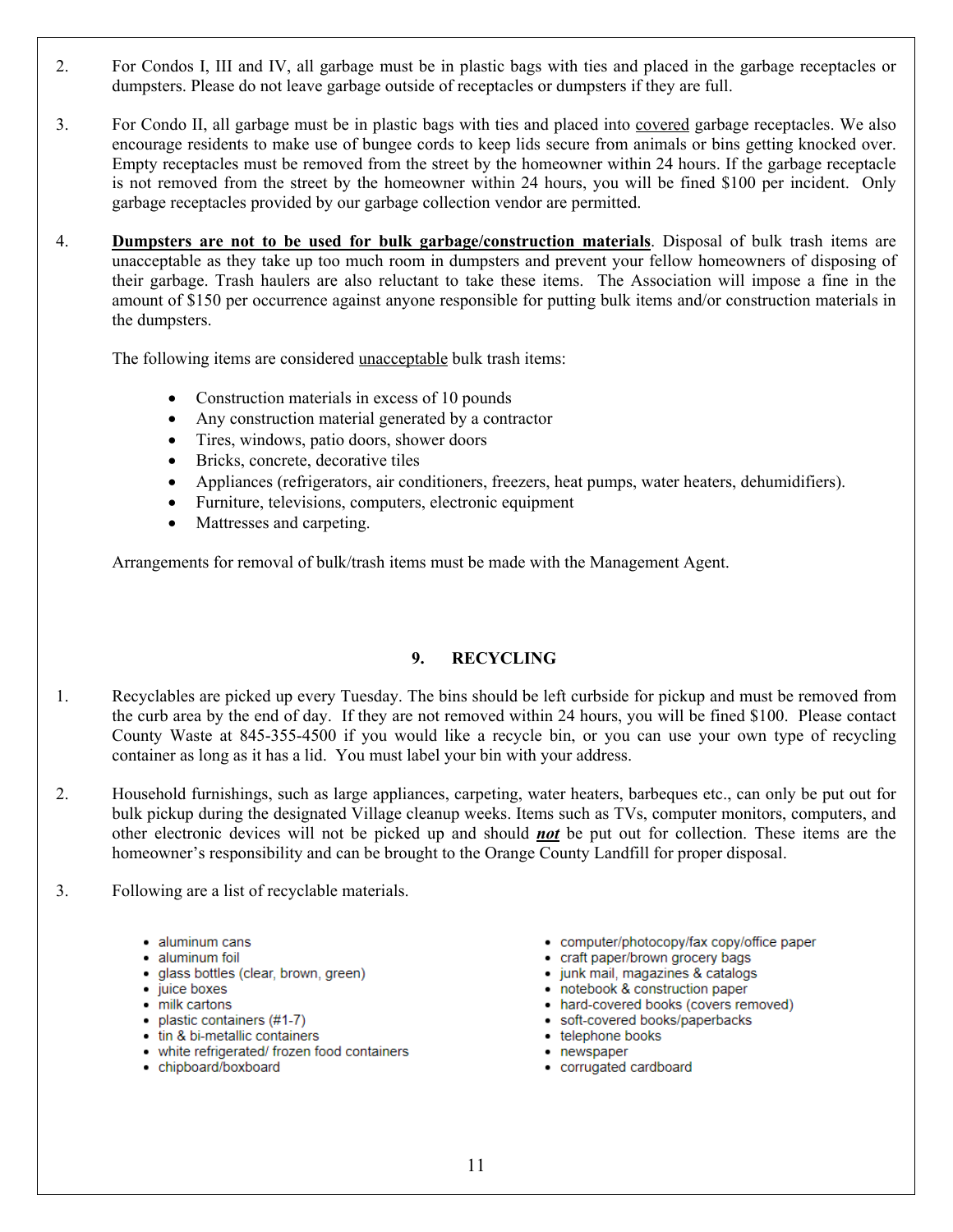#### **10. COMMON CHARGES**

- 1. Common charge payments, together with any fines, late fees and special assessments, are due on or before the 10th day of each month and are considered to be late if not received by the 10th day. A late fee of \$20.00 will be levied on all payments received after the 10th day of the month. If payment is not received by the 10th day of the following month, a formal notice will be sent to the homeowner. After the third (3rd) consecutive month of unpaid common charges, the account will then be turned over to our attorney for collection. No payment will be accepted for a current month unless the prior unpaid month has been paid. Any payment received will first be applied to the outstanding balance.
- 2. If a check is returned for insufficient funds, or any other reason, a reprocessing fee will be levied. All bounced checks are subject to late fees, if applicable, along with a \$30.00 not sufficient funds fee (NSF) from the bank. Any recurrence of check bouncing for three months will result in the homeowner being required to make all payments by certified check or cash.
- 3. Liens will be placed against any home where common fees are in arrears after 90 days. Along with payment of the lien, homeowners will be responsible for paying all attorney fees, court costs, penalties and interest.
- 4. All liens and outstanding balances on monies owed the condominium association must be satisfied before clearance will be given for any unit to be sold. Closings will be barred as long as these monies are outstanding.

## **11. VIOLATION ENFORCEMENT**

The Boards of Managers of the condominiums, the HVHOA Board of Directors and their attorneys, are responsible for interpreting the Rules and Regulations and the By-laws of the property. Any dispute as to the intent of any Rule, Regulation or By-law shall be decided by the Boards. Homeowners, the Management Agent or the on-site Management Agent may observe violations of any of the Rules and Regulations. Included must be the violation, date, time observed and the homeowner's signature. Every effort will be made to keep the complaint confidential.

A system of penalties has been established to ensure compliance with the Rules and Regulations of the Association. The Board of Directors believes that the enforcement procedure will result in greater community awareness of reasonable conduct that all unit owners have the right to expect from each other. The unit owner is ultimately responsible for all fines and the removal of all violations. If the violator is not a unit owner, the owner will be provided with copies of all correspondence pertaining to the violation and any ensuing penalties and hearings.

- 1. If a violation of the Rules is alleged in a written complaint to the Board, the Board will notify the alleged violator in writing, by certified mail, to cease and desist from the violation. This notification will include: (a) the nature of the alleged violation, (b) the action required to remove the violation, and (c) notification of a grace period of five (5) days, within which the violation may be removed without penalty. Should the violation continue beyond the grace period, or be repeated, a fine will be imposed.
- 2. The violator may request a hearing within five (5) days after imposition of the fine, in writing and addressed to the Board of Directors. The hearing shall be held in executive session (that is, a closed session) of the Board, and will afford the violator a reasonable opportunity to be heard. The violator may present his/her case to the Board, and the Board will decide, based on the available information regarding the alleged violation, whether or not any fines and/or penalties should be lifted.
- 3. In addition to the levy of fines, if the violation has not been remedied within five (5) business days, either the Board or the Management Agent has the power and the duty to remedy the violation and any costs involved will be the responsibility of the homeowner. Any legal fees associated with the violation enforcement are the responsibility of the affected homeowner.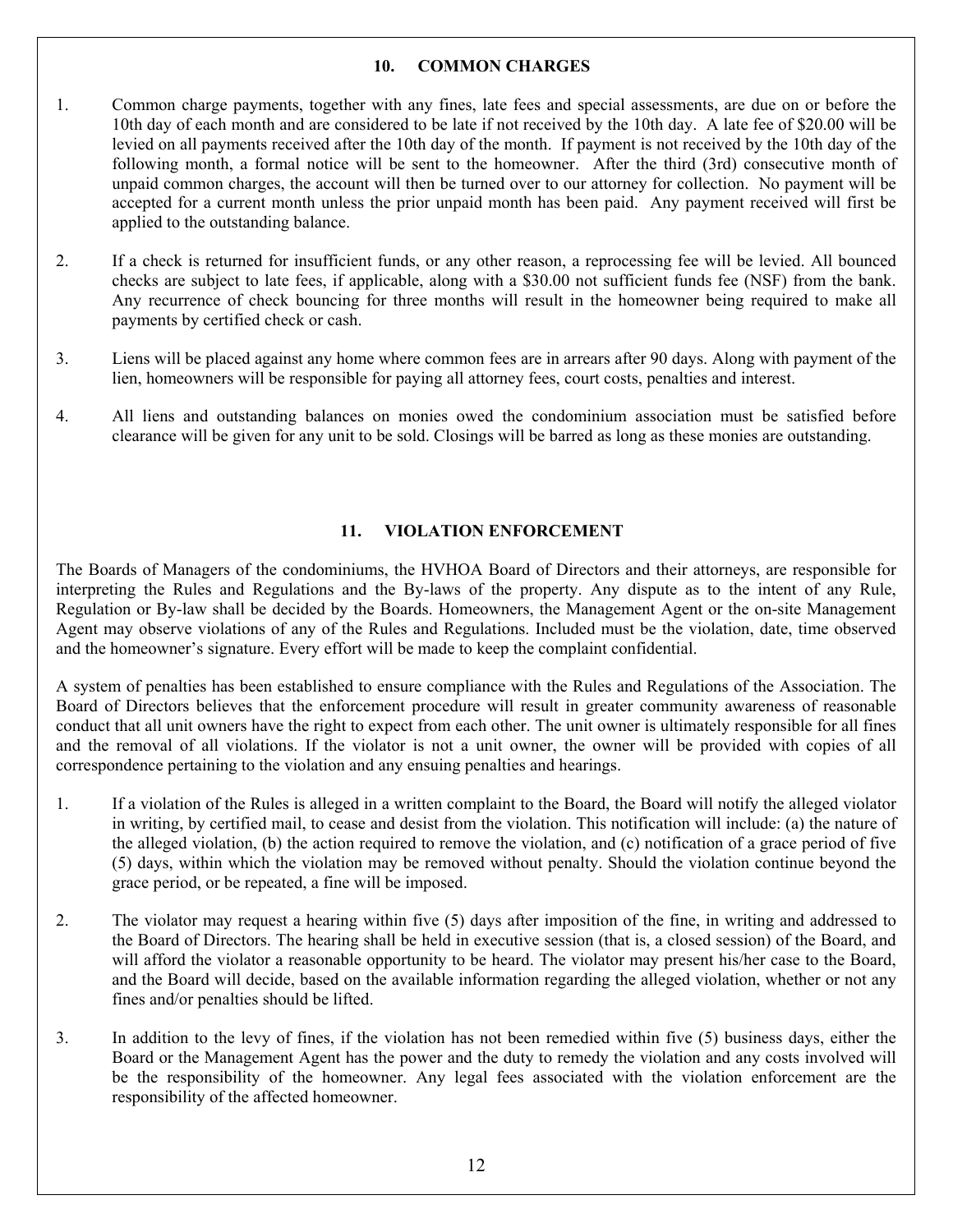- 4. If any unit owner fails to comply with the Rules and Regulations or By-laws, or with any decision rendered under the Rules and Regulations and By-laws, the unit owner may be sued for damages or injunctive relief, or both, by the Board. The prevailing party in any such proceeding may be entitled to an award for legal fees, as determined by the court.
- 5. A fine will be applied to the unit owner regardless of whether the offender is the unit owner, a tenant, a guest or a household member. The payment of a fine does not relieve the offender of the obligation of correcting the violation. If the Association incurs expenses to correct the violation, this expense will be applied to the unit owner.
- 6. If a fine remains unpaid, a lien may be placed against the unit in question and the unit cannot be sold unless the fine, and all associated expenses in filing the lien, are paid and the lien has been removed. In addition, the Board of Directors may foreclose on a lien if it is deemed necessary.

## **12. COMMUNITY ROOM RULES**

The community room is owned by the Homeowners Association and is for the use and enjoyment of its members and guests. Use is restricted to association members and their guests. The community room may be reserved on first come basis in accordance with rules established by the Board of Directors. The rental fee is \$100 (to be paid on the Spinnaker Portal). The association member who reserves the community room is the event sponsor and is responsible for complying with the community room rules, and personally responsible for the events held and any damage that may occur during usage of the community room. A refundable, advanced deposit of \$200.00 (payable in cash or cashier's check only) is required to insure against damage and to assure clean up after use.

- 1. Smoking is not allowed in the community room.
- 2. No alcoholic beverages are allowed in or around the community room.
- 3. Install temporary decorations with user-friendly tape. No nails, tacks or staples etc. are allowed.
- 4. Furniture or equipment is not to be removed from the community room for any reason.
- 5. With the exception of therapy dogs, animals are not permitted in the community room.

Homestead Village Homeowners Association, its officers, director or Management Agent are not responsible for any accidents that may occur by homeowners or guests while using the community room.

When leaving the community room:

- 1. Clean the community room thoroughly, remove all temporary decorations, place trash in plastic bags and place in garbage area.
- 2. Return thermostat to proper setting.
- 3. Lock all doors to the community room securely.
- 4. Report any damage, broken appliances or other problems to the Management Agent.